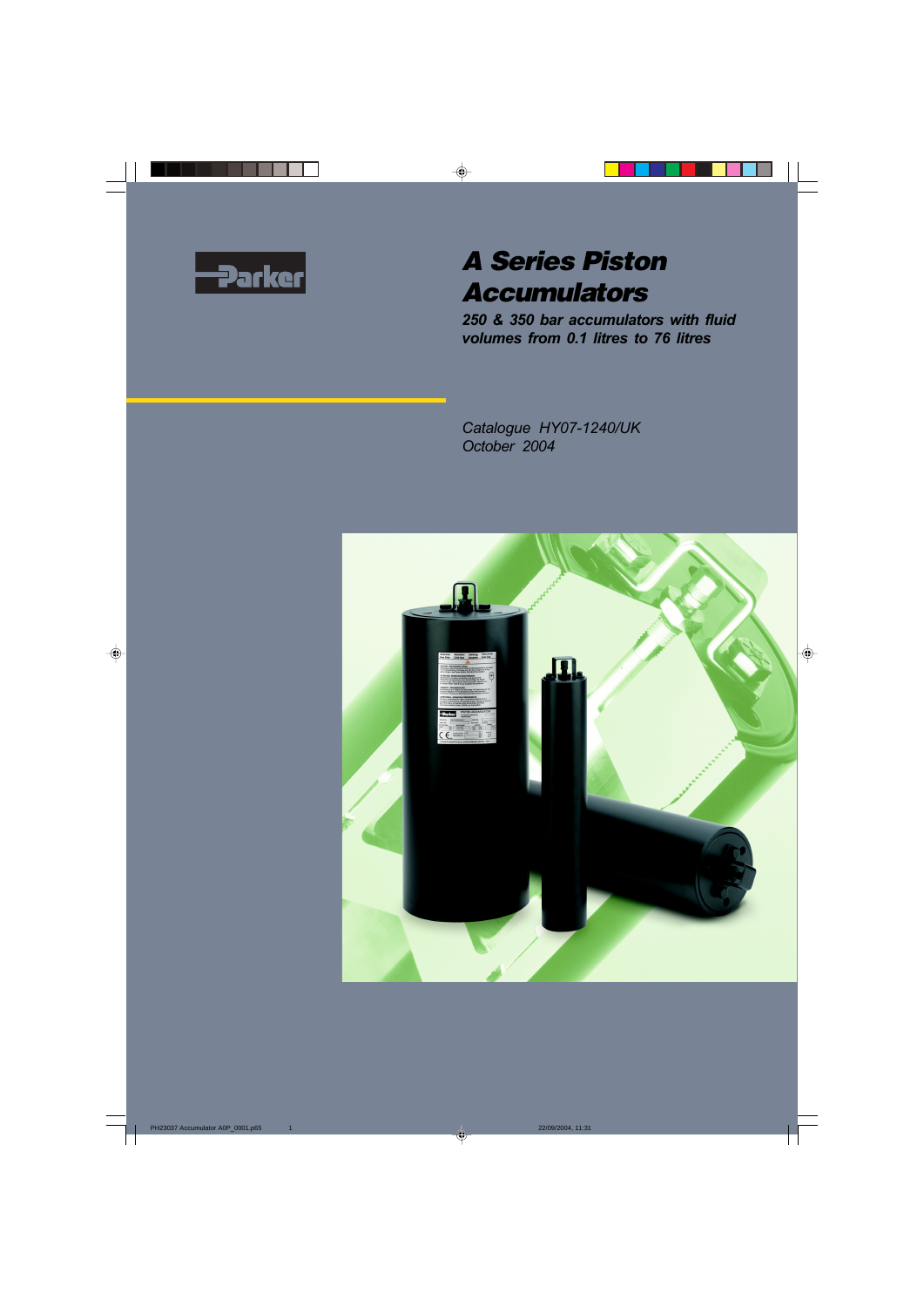| <b>Contents</b>                                                                                                                                                                                                                      |  |
|--------------------------------------------------------------------------------------------------------------------------------------------------------------------------------------------------------------------------------------|--|
|                                                                                                                                                                                                                                      |  |
|                                                                                                                                                                                                                                      |  |
|                                                                                                                                                                                                                                      |  |
|                                                                                                                                                                                                                                      |  |
| Capacities and Dimensions (excession of the contract of the contract of the contract of the contract of the contract of the contract of the contract of the contract of the contract of the contract of the contract of the co       |  |
|                                                                                                                                                                                                                                      |  |
|                                                                                                                                                                                                                                      |  |
|                                                                                                                                                                                                                                      |  |
| Options and Spare Parts <b>expansion and the Control</b> t of the control of the control of the control of the control of the control of the control of the control of the control of the control of the control of the control of t |  |
|                                                                                                                                                                                                                                      |  |
|                                                                                                                                                                                                                                      |  |
|                                                                                                                                                                                                                                      |  |

#### *Accumulator Selection*

Parker offers a comprehensive range of CE-approved piston and bladder accumulators to suit different application and performance criteria.

*A Series piston accumulators,* described in this catalogue, are designed for industrial and mobile applications where piston speeds and flow rates are relatively low, such as in suspension systems, power units and pressure maintenance.

*AP Series piston accumulators* are high performance accumulators designed for demanding industrial applications such as die-casting and plastic injection moulding, where high flow rates and piston speeds up to 8m/s are routinely demanded. AP Series accumulators are described in catalogue HY07-1247.

*BAE Series bladder accumulators* For applications where fast response times, a higher tolerance of fluid contamination and an instantaneous failure mode are required, the BAE Series of bladder accumulators is available – see catalogue HY07-1235.

When selecting an accumulator, factors to be considered should include the following:

- appropriate certification for the country of final destination
- maximum working pressure
- fluid capacity
- $\bullet$  gas capacity
- flow rate, port type and size
- mounting space and orientation

Guidance regarding the selection of a piston or bladder accumulator is provided in Parker bulletin HY07-1243, 'Making the Choice'.

In addition, the type of gas valve and its connection and the requirement for a charging and gauging kit should also be considered. In certain industrial applications, the use of a safety shut-off valve or 'safety block' is mandatory, and a suitable valve should be incorporated into the system design. Parker offers a range of safety blocks for this purpose – see catalogue HY07-1241.

#### *Certification*

Accumulators are pressure vessels which are subject to the safety laws and regulations of the country in which they are operated. In addition, other industry-specific regulations may apply in applications such as shipbuilding, aviation etc.

Prior to the adoption of the Europe-wide CE approval for pressure vessels in 2002, many European member states operated their own approvals systems, eg: TÜV in Germany, DRIRE in France, ISPESL in Italy etc. Following the introduction of the Pressure Equipment Directive (97/23/EC), users of accumulators can opt for CE approval in place of existing national standards. CE approval incorporates the requirements of all existing national approvals, enabling an approved pressure vessel to be used in any European Union member state without the need for local approval.

### *Mounting*

The wide variety of lengths and bore sizes available within Parker's piston accumulator range makes this design particularly suitable for applications where mounting space is critical. The same fluid capacity can be achieved from different configurations of bore and overall length, providing exceptional versatility for the designer. While the optimum mounting orientation is vertical, angled and horizontal mountings are permissible if the hydraulic fluid is kept clean; high levels of contaminants in the fluid can result in uneven or accelerated seal wear.

### *Special Designs*

For applications where a standard accumulator is not suitable, our engineers will be pleased to discuss custom designs to suit your application.

### *Industry-Leading Systems Capability*

Parker's comprehensive range of pumps, valves, hoses and filtration products enables you to design and build a complete hydraulic system with proven, 100% compatible parts. With value-adding services which extend from design to commissioning and in-service support, you can be confident that Parker is the right partner for your motion and control application.

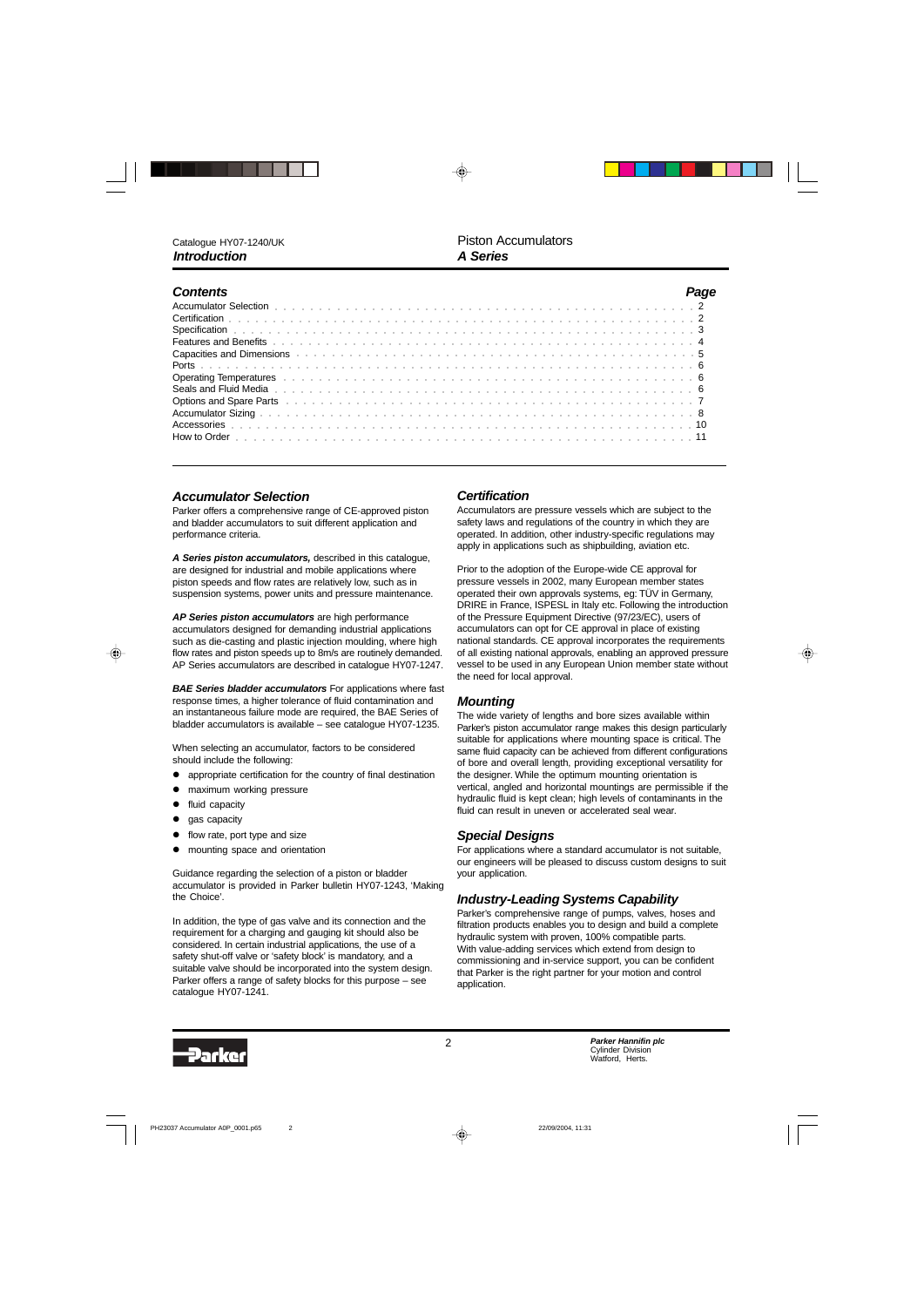### *250 and 350 Bar Pressure Ranges*

A Series accumulators are available to suit maximum working pressures of 250 and 350 bar. The same premium quality design and technical features guarantee optimum performance and service life from every model, while differing wall thicknesses to suit 250 or 350 bar working pressures allow the designer to specify precisely the right performance envelope for the application.

#### *Specification*

Max. working pressures 250 and 350 bar

| Bore sizes (nominal):<br>250 bar range<br>350 bar range | 50, 75, 100, 125, 150, 200mm<br>50, 75, 100, 150mm                |
|---------------------------------------------------------|-------------------------------------------------------------------|
|                                                         |                                                                   |
| Working temp. range                                     | shell: -20 to $+150^{\circ}$ C (CE approved)<br>seals: see page 6 |
|                                                         | (other temperatures – consult factory)                            |
| <b>Fluid volumes</b>                                    | $0.1 - 76$ litres                                                 |
| Max. piston speed                                       | 4m/s                                                              |
| Port style                                              | BSPP (standard – others on request)                               |
| Gas valve                                               | 350 bar rated cored type                                          |
| Approval                                                | $CE$ (standard $-$ others on request)                             |

#### *Materials*

- $\bullet$  Shell high strength steel
- $\bullet$  End caps steel
- $\bullet$  Pistons lightweight aluminium alloy
- Piston and end cap seals NBR (standard): other compounds to suit application
- $\bullet$  Piston seal backup washers PTFE
- Piston bearing rings PTFE
- $\bullet$  Gas valve assembly stainless steel
- $\bullet$  Gas valve protector steel
- $\bullet$  Paint finish black primer (standard others on request)

### *Custom Designs*

For unique applications and hostile environments, different designs, materials and coatings can be supplied. Please contact our engineering department to discuss custom solutions to individual application requirements.

#### *Actual Bore Sizes and Theoretical Maximum Flow Rates*

|                | Model Pressure | <b>Nominal Bore</b><br>Dia. | <b>Actual Bore</b><br>Dia. | Recommended<br>Max. Flow - Ipm |
|----------------|----------------|-----------------------------|----------------------------|--------------------------------|
| A2             | 250/350        | 50                          | 51.4                       | 380                            |
| A3             | 250/350        | 75                          | 76.2                       | 825                            |
| A4             | 250/350        | 100                         | 102.4                      | 1500                           |
| A <sub>5</sub> | 250            | 125                         | 127.0                      | 2200                           |
| A6             | 250/350        | 150                         | 146.9                      | 3100                           |
| A8             | 250            | 200                         | 200.0                      | 5700                           |

All dimensions are in millimetres unless otherwise stated.



### *Available Options*

A wide variety of options is available for A Series accumulators, including:

- **•** Threaded and manifold port styles and sizes
- Seal compounds
- Metric and inch mounting styles
- High flow gas ports for use with remote gas storage bottles
- Water service versions
- **•** Gas valves
- Safety fuses
- Accumulator mounting systems
- Precharge monitors and piston position sensors
- **•** Certifications to suit different market requirements

#### *Filtration*

For maximum component life, the system should be protected from contamination by effective filtration. Fluid cleanliness should be in accordance with ISO 4406. The quality of filters should be in accordance with the appropriate ISO standards.

The rating of the filter media depends on the system components and the application. The minimum required for hydraulic systems should be class 19/15 to ISO 4406, which equates to 25µ (β10≥75) to ISO 4572.

#### *Safety*

Charging must be carried out by qualified personnel.

Before taking any readings or pressurizing with nitrogen, the accumulator *must* be isolated from the hydraulic system and the fluid side discharged in order to depressurize it. Use only nitrogen  $(N_2)$  to pressurize the accumulator.

### *Danger of Explosion – Never Charge with Oxygen*

The types of nitrogen permitted are: type S (99.8% pure); type R (99.99% pure); type U (99.993% pure).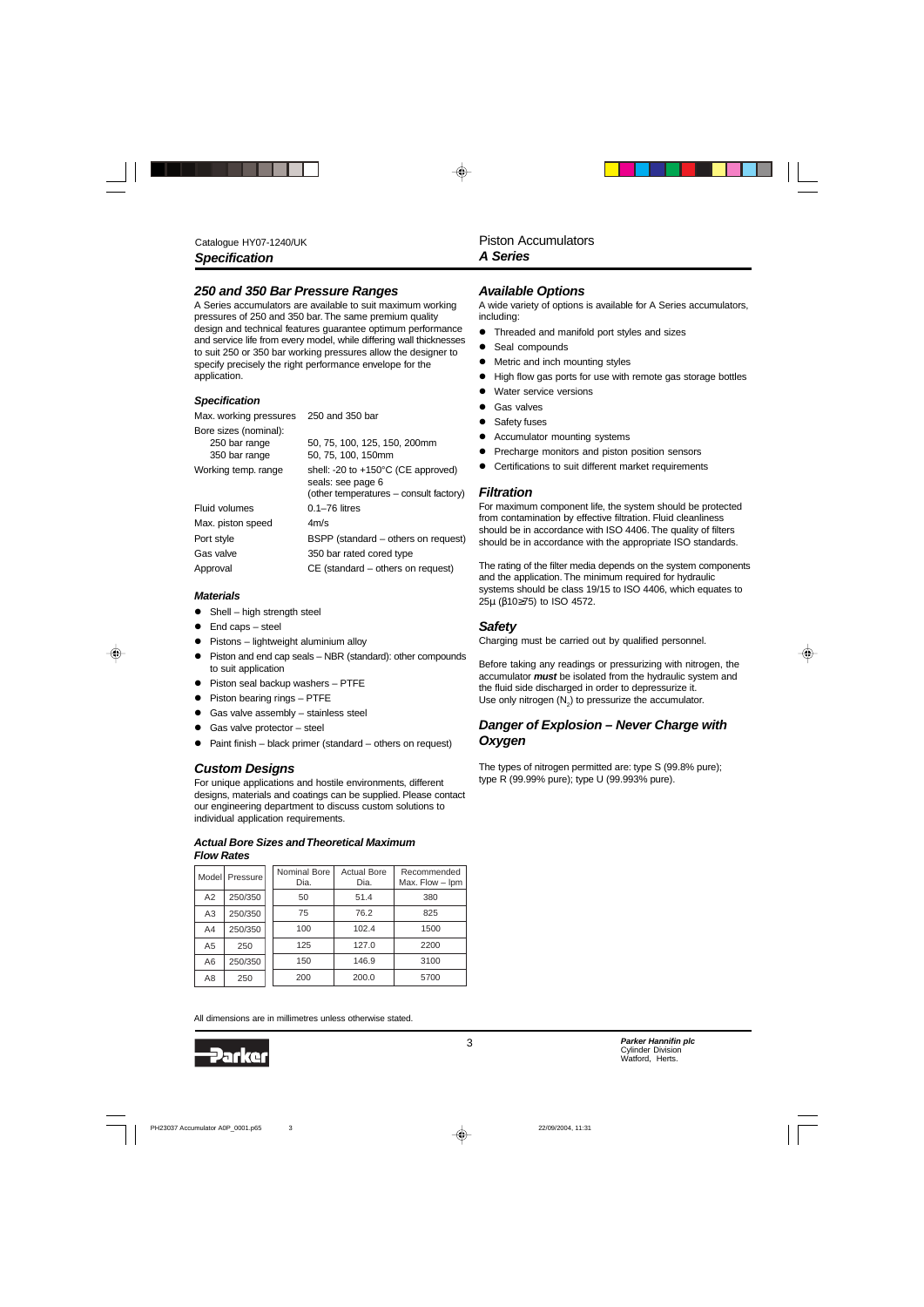

### *1, 2 & 3 Shell and Caps*

Effective heat dissipation is vital for long seal life. Compact, rugged steel shell and end caps allow heat to dissipate efficiently, while the bore of the accumulator is micro-finished to maximise seal life. Downtime is minimised by the use of threaded caps to simplify maintenance of the accumulator, permitting quick and easy installation of seals.

#### *4 Piston*

Rapid response in high cycling applications is assured by Parker's lightweight piston design. The dished profile of the aluminium piston gives extra gas capacity while maintaining stability in the bore, and permits a greater usable volume of fluid. Piston position sensors, available as an optional feature, enable the condition of the accumulator's precharge to be monitored.

### *5 Piston Sealing*

Long service intervals are made possible by total separation of oil and gas, even under the most severe operating conditions. Parker's A Series accumulators feature a wide piston seal assembly comprising a unique five-bladed V-profile O-ring with back-up washers, which eliminates seal roll-over even in high speed applications. The V-O-ring holds full pressure throughout long idle periods between cycles, providing dependable, full pressure storage of hydraulic energy.



### *6 PTFE Bearing Rings*

To reduce wear and extend service life, carbon-filled PTFE bearing rings are fitted, eliminating metal-to-metal contact between the piston and bore.

#### *7 Safety Bleed Grooves*

A bleed groove in the gas cap progressively releases unrelieved gas pressure in the accumulator as the gas cap is unscrewed. *Note:* to avoid the risk of damage or injury, an accumulator must always be discharged before disassembly.

#### *8 Gas Valve*

To avoid the risk of damage or injury, an accumulator *must* be discharged before disassembling. For added safety, the gas valves fitted by Parker vent progressively as they are unscrewed. A robust, cored-type gas valve rated at 350 bar is fitted as standard to all A Series piston accumulators. A mechanically opened and closed poppet-type gas valve cartridge, also rated at 350 bar, is available as an option.

### *9 Gas Valve Protector*

To prevent accidental – and potentially hazardous – damage to the gas valve, the steel gas valve protector reduces the risk to the valve from external impact.

### *10 Ports*

To provide the required flow rate and simplify system design, a wide range of port types and sizes is available. BSPP ports are supplied as standard; ISO, metric and SAE threaded and metric flanged ports to ISO 6162 are available to special order.

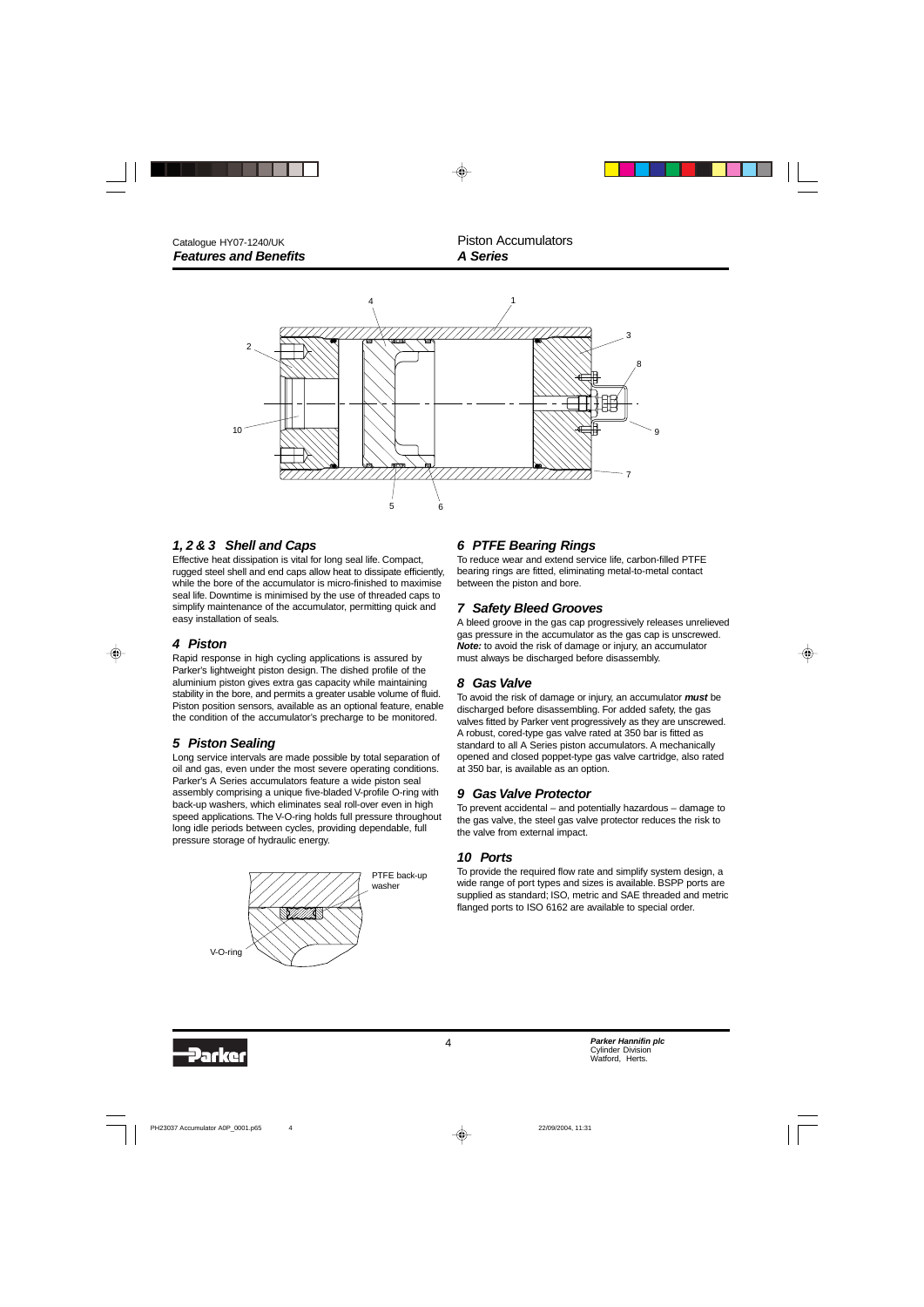

### *250 and 350 Bar Models, Capacities and Dimensions*

|                |              | <b>Bore</b> | Fluid            | Gas              |     | 250 Bar    |                  |                          | 350 Bar |                  |                 |                   |     |    |          | 250 Bar 350 Bar          |
|----------------|--------------|-------------|------------------|------------------|-----|------------|------------------|--------------------------|---------|------------------|-----------------|-------------------|-----|----|----------|--------------------------|
| Model          | Code         | Ø           | Volume<br>Litres | Volume<br>Litres | A   | B          | D<br><b>BSPP</b> | A                        | B       | D<br><b>BSPP</b> | C               | $\mathsf{E}$ $^2$ | F   | G  |          | Weight kg                |
|                | 0005         |             | 0.1              | 0.1              |     | 172        |                  |                          | 172     |                  |                 |                   |     |    | 1.8      | 2.7                      |
|                | 0010         |             | 0.15             | 0.2              |     | 211        |                  |                          | 211     |                  |                 |                   |     |    | 2.0      | 3.0                      |
| A2             | 0015         | 51.4        | 0.25             | 0.25             | 61  | 250        | $G^3/4$          | 64                       | 250     | $G^3/4$          | 27 <sup>1</sup> |                   |     |    | 2.5      | 3.3                      |
|                | 0029         |             | 0.5              | 0.5              |     | 360        |                  |                          | 360     |                  |                 |                   |     |    | 3.0      | 4.3                      |
|                | 0058         |             | 1.0              | 1.0              |     | 590        |                  |                          | 590     |                  |                 |                   |     |    | 4.4      | 6.2                      |
|                | 0029         |             | 0.5              | 0.55             |     | 260        |                  |                          | 260     |                  |                 |                   |     |    | 9.0      | 9.0                      |
|                | 0058         |             | 1.0              | 1.0              |     | 364        |                  |                          | 364     |                  |                 |                   |     |    | 11       | 11                       |
| A3             | 0090         | 76.2        | 1.5              | 1.5              | 91  | 481        | $G^3/4$          | 96                       | 481     | $G^3/4$          | 29 <sup>1</sup> | M10               | 60  | 15 | 13       | 13                       |
|                | 0116         |             | 2.0              | 2.0              |     | 573        |                  |                          | 573     |                  |                 |                   |     |    | 14       | 15                       |
|                | 0183         |             | 3.0              | 3.0              |     | 814        |                  |                          | 814     |                  |                 |                   |     |    | 16       | 20                       |
|                | 0058         |             | 1.0              | 1.1              |     | 295        |                  |                          | 306     |                  |                 |                   |     |    | 15       | 18                       |
|                | 0116         |             | 2.0              | 2.0              |     | 411        |                  |                          | 422     |                  |                 |                   |     |    | 18       | 22                       |
| A4             | 0231         | 102.4       | 3.8              | 4.0              | 121 | 640        | G <sub>1</sub>   | 127                      | 651     | G <sub>1</sub>   | 29 <sup>1</sup> | M12               | 82  | 18 | 23       | 30                       |
|                | 0347         |             | 5.7              | 5.9              |     | 872        |                  |                          | 883     |                  |                 |                   |     |    | 29       | 38                       |
|                | 0578         |             | 9.5              | 9.6              |     | 1330       |                  |                          | 1341    |                  |                 |                   |     |    | 41       | 54                       |
|                | 0058         |             | 1.0              | 1.3              |     | 272        |                  |                          |         |                  |                 |                   |     |    | 22       | $\qquad \qquad -$        |
| A <sub>5</sub> | 0116<br>0231 |             | 2.0<br>3.8       | 2.2<br>4.1       |     | 346<br>496 | G <sub>1</sub>   |                          |         |                  | 29 <sup>1</sup> | M12               | 100 | 18 | 26<br>32 | $\qquad \qquad -$        |
|                | 0347         | 127.0       | 5.7              | 6.0              | 153 | 645        |                  |                          |         |                  |                 |                   |     |    |          | $\overline{\phantom{0}}$ |
|                | 0578         |             | 9.5              | 9.8              |     | 943        |                  |                          |         |                  |                 |                   |     |    | 39<br>52 | -                        |
|                | 0231         |             | 3.8              | 4.3              |     | 442        |                  |                          | 487     |                  |                 |                   |     |    | 35       | 53                       |
|                | 0347         |             | 5.7              | 6.2              |     | 554        |                  |                          | 600     |                  |                 |                   |     |    | 42       | 60                       |
|                | 0578         |             | 9.5              | 10.0             |     | 778        |                  |                          | 824     |                  |                 |                   |     |    | 54       | 74                       |
| A <sub>6</sub> | 0924         | 146.9       | 15               | 15.7             | 175 | 1113       | $G1^{1/2}$       | 180                      | 1159    | G <sub>1</sub>   | 29 <sup>1</sup> | M12               | 110 | 18 | 73       | 96                       |
|                | 1155         |             | 19               | 19.4             |     | 1337       |                  |                          | 1383    |                  |                 |                   |     |    | 85       | 110                      |
|                | 1733         |             | 28.5             | 28.9             |     | 1896       |                  |                          | 1941    |                  |                 |                   |     |    | 112      | 148                      |
|                | 2310         |             | 38               | 38.4             |     | 2454       |                  |                          | 2500    |                  |                 |                   |     |    | 147      | 183                      |
|                | 0578         |             | 9.5              | 10.7             |     | 629        |                  |                          |         |                  |                 |                   |     |    | 98       | $\overline{\phantom{0}}$ |
|                | 1155         |             | 19               | 20.2             |     | 931        |                  |                          |         |                  |                 |                   |     |    | 122      | -                        |
|                | 1733         |             | 28.5             | 29.7             |     | 1232       |                  |                          |         |                  |                 |                   |     |    | 146      |                          |
|                | 2310         |             | 38               | 39.1             |     | 1532       |                  |                          |         |                  |                 |                   |     |    | 170      |                          |
| A <sub>8</sub> | 2772         | 200.0       | 45               | 46.2             | 230 | 1774       | G <sub>2</sub>   | $\overline{\phantom{0}}$ |         |                  | 42              | M16               | 170 | 24 | 189      |                          |
|                | 2888         |             | 47               | 48.2             |     | 1834       |                  |                          |         |                  |                 |                   |     |    | 194      |                          |
|                | 3465         |             | 57               | 58.0             |     | 2136       |                  |                          |         |                  |                 |                   |     |    | 217      |                          |
|                | 4620         |             | 76               | 77.2             |     | 2738       |                  |                          |         |                  |                 |                   |     |    | 266      | $\overline{\phantom{0}}$ |

All dimensions are in millimetres unless otherwise stated.

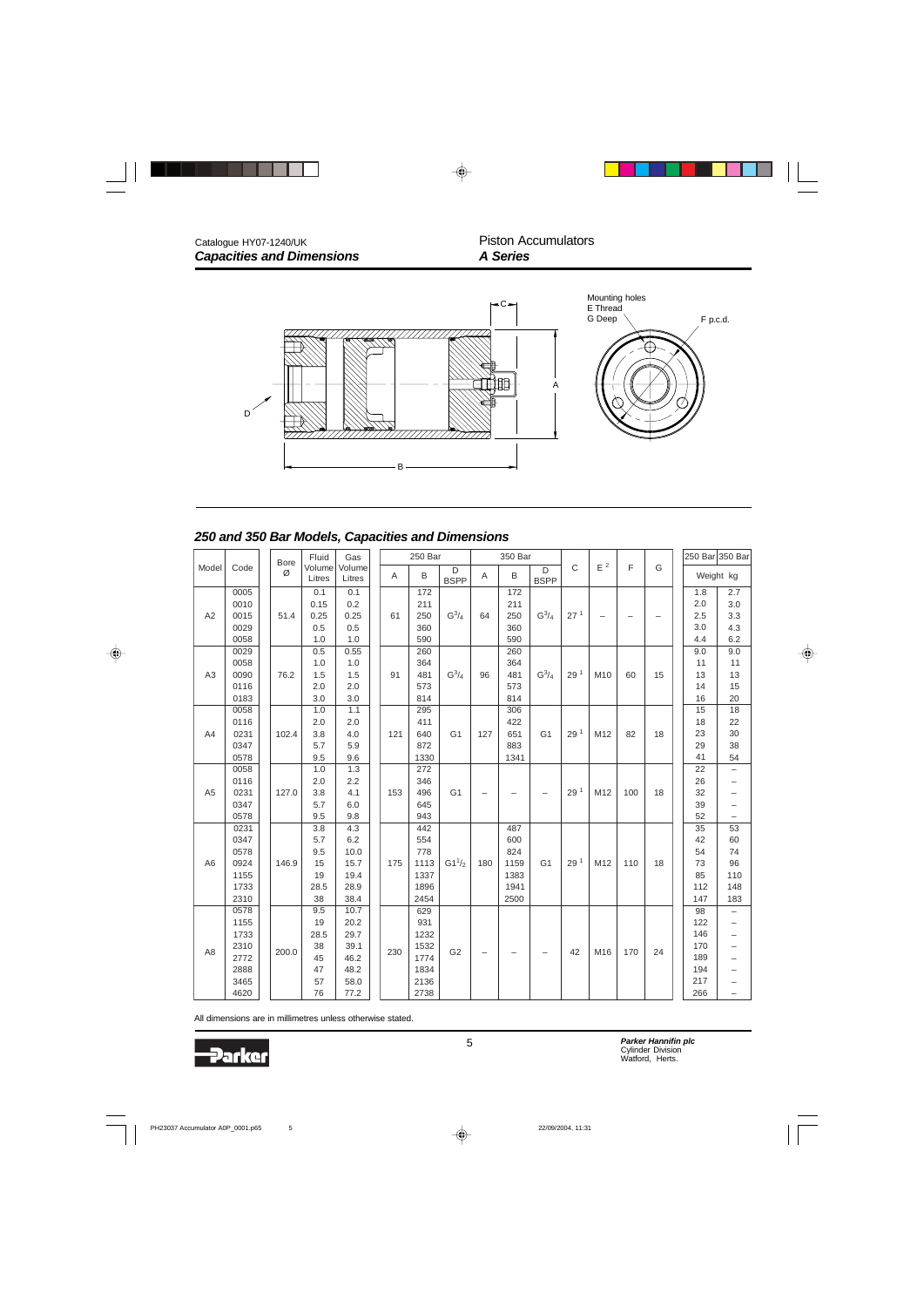#### *Notes to Tables*

- <sup>1</sup> Where the optional poppet-type gas valve is fitted (see page 7), dimension C should be increased by 13mm.
- <sup>2</sup> A Series piston accumulators are supplied as standard with the metric threaded mounting holes shown in the table. They are also available with inch pattern mounting holes, indicated by the Design Number in the model code – see page 11.

# *Optional Threaded Ports*

### *Hydraulic and Gas Ports*

The ports shown on page 5 are supplied as standard at the fluid ends of A Series accumulators, and at the gas ends of these accumulators when ordered for use with gas bottles. A range of optional threaded and flanged ports is also available, as shown in the tables below. These are specified by adding the relevant code to the accumulator model number – see page 11. Note that, where the required fluid port is the standard BSPP size for the accumulator model chosen, the fluid port field in the order code should be left blank.

|                          | BSPP <sup>1</sup><br>Metric to DIN 3852-1 |           |                       |                          | Metric to ISO 6149-1     |                          |                | <b>SAE Thread</b> |                |               |           |
|--------------------------|-------------------------------------------|-----------|-----------------------|--------------------------|--------------------------|--------------------------|----------------|-------------------|----------------|---------------|-----------|
| Thread<br>Size           | From<br>Model                             | Code      | Thread<br><b>Size</b> | From<br>Model            | Code                     | Thread<br><b>Size</b>    | From<br>Model  | Code              | Thread<br>Size | From<br>Model | Code      |
| $G^3/4$                  | A2                                        | <b>RC</b> | M14                   | A <sub>2</sub>           | GA                       | M14                      | A2             | YA                | #5             | A2            | <b>TA</b> |
| G <sub>1</sub>           | A3                                        | <b>RD</b> | M18                   | A2                       | <b>GB</b>                | M18                      | A2             | YB                | #6             | A2            | TB        |
| $G1^{1}/4$               | A3                                        | <b>RE</b> | M22                   | A2                       | GC                       | M22                      | A2             | YC.               | #8             | A2            | <b>TC</b> |
| $G1^{1/2}$               | A4                                        | <b>RF</b> | M27                   | A2                       | GD                       | M27                      | A2             | YD                | #10            | A2            | ΤI        |
| G <sub>2</sub>           | A4                                        | <b>RG</b> | M33                   | A3                       | <b>GE</b>                | M33                      | A <sub>3</sub> | <b>YE</b>         | #12            | A2            | TD        |
| $\overline{\phantom{a}}$ | ۰.                                        | ۰         | M42                   | A3                       | GF                       | M42                      | A3             | <b>YF</b>         | #16            | A3            | TE        |
| $\overline{\phantom{a}}$ | -                                         |           | ٠                     | $\overline{\phantom{a}}$ | $\overline{\phantom{a}}$ | $\overline{\phantom{a}}$ |                | ٠                 | #20            | A3            | TF        |
| ۰                        | ۰.                                        |           |                       | ۰                        | $\overline{\phantom{a}}$ | $\overline{\phantom{a}}$ |                | ٠                 | #24            | A4            | TG        |

<sup>1</sup> Where the required fluid port is the standard BSPP size for the accumulator bore diameter chosen (see dimension D, page 5), the fluid port field in the order code on page 11 should be left blank.

### *Optional Flanged Ports*

A Series accumulators are available with metric flange ports to ISO 6162, as shown in the table. Inch pattern flange ports and flange ports for higher pressure operation are also available – please consult the factory for details.



| Flange Ports to ISO 6162 |                |                 |            |            |    |           |  |  |  |
|--------------------------|----------------|-----------------|------------|------------|----|-----------|--|--|--|
| Flange<br>Size           | From<br>Model  | $A^*$           | B<br>±0.25 | C<br>±0.25 | F  | Code      |  |  |  |
| <b>DN13</b>              | A3             | M <sub>8</sub>  | 17.5       | 38.1       | 13 | MT        |  |  |  |
| <b>DN19</b>              | A3             | M <sub>10</sub> | 22.3       | 47.6       | 19 | MU        |  |  |  |
| <b>DN25</b>              | A <sub>3</sub> | M <sub>10</sub> | 26.2       | 52.4       | 25 | <b>MV</b> |  |  |  |
| <b>DN32</b>              | A <sub>3</sub> | M <sub>10</sub> | 30.2       | 58.7       | 32 | <b>MW</b> |  |  |  |
| <b>DN38</b>              | A4             | M <sub>12</sub> | 35.7       | 69.9       | 38 | MJ        |  |  |  |
| <b>DN51</b>              | A4             | M <sub>12</sub> | 42.9       | 77.8       | 51 | ML        |  |  |  |
| <b>DN64</b>              | A <sub>6</sub> | M <sub>12</sub> | 50.8       | 88.9       | 64 | <b>MM</b> |  |  |  |
| <b>DN76</b>              | A8             | M16             | 61.9       | 106.4      | 76 | <b>MN</b> |  |  |  |

\* Parker recommends that bolts with a minimum strength of ISO 898/1 grade 12.9 should be used for attaching port flanges to the accumulator.

 $\begin{array}{c|c|c|c|c} \text{Seal Type} & \text{Code} & \text{Fluid Medium} & \text{Temperature} \end{array}$ 

Fluorocarbon<br>Elastomer (FPM) E | High temperature | -25°C to +120°C

Etrivierie<br>Propylene (EPR) D Phosphate-esters -40°C to +120°C

Hydrogenated H Most oil-based and -40°C to +160°C<br>Nitrile (HNBR) H biodegradable fluids

 $\circ$  General purpose fluids

General purpose,<br>petroleum-based fluids  $\Big|$  -30°C to +75°C

vvater glycol, nigh<br>water content fluids  $\vert$  -30°C to +75°C

Serieral purpose fights  $-45^{\circ}$ C to +70<sup>°</sup>C

Nitrile (NBR)  $\begin{array}{|c|c|c|c|c|c|}\n\hline\n\end{array}$  K  $\begin{array}{|c|c|c|c|c|}\n\hline\n\end{array}$  General purpose,

Carboxilated **J** Water glycol, high<br>Nitrile (XNBR) J water content fluid

Fluorocarbon

Hydrogenated

**Carboxilated** 

Low Temperature<br>Nitrile (NBR)

Ethylene

Range

### *Operating Temperatures, Seals and Fluids*

A Series piston accumulators are fitted as standard with nitrile (NBR) seals. A range of alternative seal materials is available for use at higher or lower temperatures, or with synthetic or high water content fluids, as shown in the table. Other seals are also available for use in exceptional conditions – please consult the factory with details of the application.

The shells of Parker's A series accumulators are CE approved for operation at temperatures between -20°C and +150°C.

### *Water Service*

A Series piston accumulators are available for use with water as the fluid medium. Modifications include plating of all working surfaces. Please consult the factory for details.

All dimensions are in millimetres unless otherwise stated.

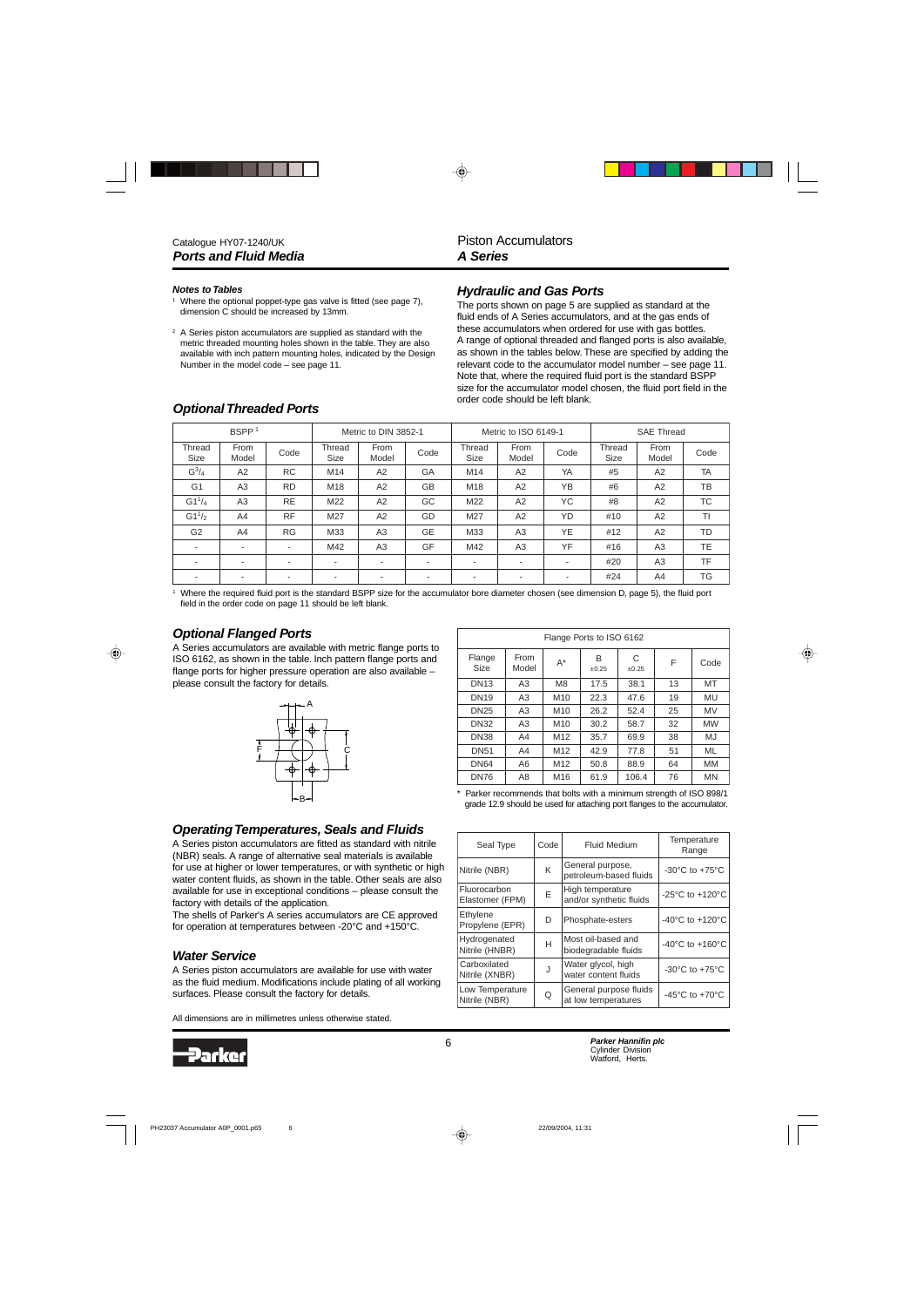### *Gas Valves*

The standard gas charging valve fitted to A Series 250 and 350 bar piston accumulators is a cored-type gas valve, rated at 350 bar. A mechanically opened and closed poppet-type gas valve cartridge, also rated at 350 bar, is available as an option. Both types of charging valve may be used with the Charging and Gauging Kit illustrated on page 10.

## *Safety Fuses*

Safety fuses are available on A Series accumulators to prevent over-pressurization of gas due to external heat or excess hydraulic pressure. They comprise a housing incorporating a disk which is calibrated to rupture at a pre-determined pressure, to be specified by the customer at the time of ordering. Please contact the factory for further information.

### *Piston Position Sensors*

Position sensors, available as an optional feature, enable a wide range of conditions to be monitored. The design illustrated is one of several available to suit differing applications. In this design, non-contacting proximity sensors monitor the travel of a steel rod which bears against the gas side of the piston, indicating piston positions specified by the customer. The resulting signals can be used to switch pumps on or off, or to operate control valves in a pre-set sequence.

For more information, please contact our Engineering Department with details of the application.

### *Piston Accumulator Seal Kits*

Seal kits are available for all A Series accumulator models. When ordering seal kits, please supply the complete model number from the identification plate and specify the fluid type and the temperature at which the accumulator is to be used.

#### *Seal Kit Numbers*

The seal kits listed contain items 5, 6, 7, 8, 9 and 11.

#### *Parts List*

- 1 Shell 8 O-ring
- 
- 
- 
- 6 V-O-ring back-up washers 13 Gas valve protector screw
- 7 PTFE bearing ring (piston)
- 
- 2 Hydraulic cap 9 O-ring back-up washer
- 3 Gas cap 10 Gas valve<br>4 Piston 11 Gas valve 11 Gas valve O-ring
- 5 V-O-ring 12 Gas valve protector
	-



Optional Poppet-Type

Gas Valve

Standard Cored-Type Gas Valve





| Model          | Nitrile<br><b>NBR</b> | Fluorocarbon<br>Elastomer<br><b>FPM</b> | Ethylene<br>Propylene<br><b>EPR</b> | Hydrogenated<br>Nitrile<br><b>HNBR</b> | Carboxilated Nitrile<br><b>XNBR</b> | Low Temp. Nitrile<br><b>NBR</b> |
|----------------|-----------------------|-----------------------------------------|-------------------------------------|----------------------------------------|-------------------------------------|---------------------------------|
| A2             | RK0200K000            | RK0200E000                              | RK0200D000                          | RK0200H000                             | RK0200J000                          | RK0200Q000                      |
| A3             | RK0300K000            | RK0300E000                              | RK0300D000                          | RK0300H000                             | RK0300J000                          | RK0300Q000                      |
| A4             | RK0400K000            | RK0400E000                              | RK0400D000                          | RK0400H000                             | RK0400J000                          | RK0400Q000                      |
| A <sub>5</sub> | RK0500K000            | RK0500E000                              | RK0500D000                          | RK0500H000                             | RK0500J000                          | RK0500Q000                      |
| A6             | RK0600K000            | RK0600E000                              | RK0600D000                          | RK0600H000                             | RK0600J000                          | RK0600Q000                      |
| A8             | RK0800K000            | RK0800E000                              | RK0800D000                          | RK0800H000                             | RK0800J000                          | RK0800Q000                      |

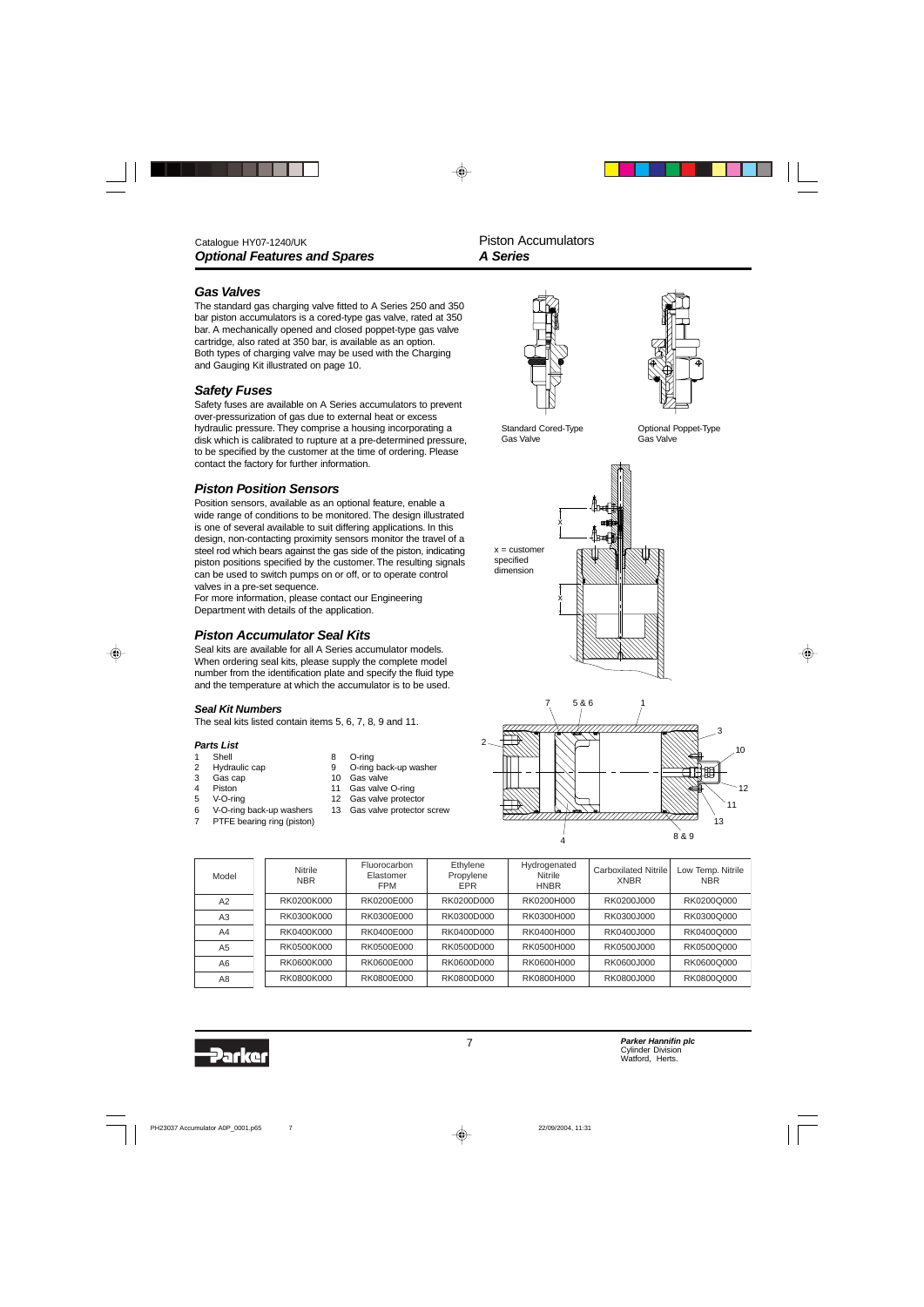### *Calculating Accumulator Size*

Accurate calculation of accumulator size requires many factors to be considered – the working volume of fluid, ambient and maximum operating temperatures, the working pressure range etc. In addition, correction factors must be applied to allow for temperature compensation between the ambient and gas temperatures, and the consequent effect on precharge pressure in the accumulator. Where the working cycle is sufficiently rapid that no heat transfer takes place, the process is termed *adiabatic*. Conversely, where the process takes place at a constant temperature, it is termed *isothermal*.

#### *Accumulator Sizing Charts*

The charts shown opposite are used to estimate the size of piston accumulator required to provide a given volume of fluid discharge from the accumulator.

The curves are based on the following formula:

$$
\Delta V = \frac{0.855 \text{ Vo} [(P_2/P_1)^{1/n} - 1]}{(P_2/P_1)^{1/n}}
$$

where:

∆V = volume of fluid discharged

Vo = Accumulator size

 $f =$ charge coefficient

n = discharge coefficient

 $P<sub>2</sub>$  = maximum system pressure

 $P_1$  = minimum system pressure

It is assumed that the gas precharge pressure =  $0.9 P_1$ 

#### *Isothermal and Adiabatic Operation*

In constructing the curves, the following factors have been assumed.

For isothermal operation eg: slow charge and discharge time, f and  $n = 1$ 

For adiabatic operation, eg: fast charge and discharge time, f and  $n = 1.8$ 

*Note:* The charts provide an estimate of the volume of accumulator required to store and release a given volume of fluid under specified conditions. In practice, the true charge and discharge coefficients will depend on the application, and may cause significant variations from the chart results. If in doubt, please contact our engineering department for a more detailed calculation.

Where the ratio  $\mathsf{P}_{_2}/\mathsf{P}_{_1}$  exceeds 1.9, a fatigue analysis is necessary. Please contact our engineering department for further information.

### *How to Use the Sizing Chart*

These charts are used to find accumulator size Vo when the required output ∆V is known.

#### *Example*

Refer to the red lines in the charts opposite.

 $\Delta V$  = 6 litres<br>P<sub>2</sub> = 170 ba<br>P<sub>1</sub> = 100 ba  $= 170$  bar

 $= 100$  bar

#### *Step 1*

As the accumulator output∆V is known, choose the appropriate pair of charts from the two sets shown opposite. For outputs up to 50 litres use charts A and B, and for outputs above 50 litres use charts C and D. In this case, as the required output is 6 litres, charts A and B should be used.

#### *Step 2*

Calculate  $P_{2}/P_{1}$  by dividing the maximum system pressure by the minimum pressure required to make the machine function. In this case,  $170/100 = 1.7$ 

#### *Step 3*

Using chart A, locate 1.7 on the X-axis and draw a vertical line to the top of the chart.

#### *Step 4*

Depending on the cycle time, select the appropriate curve on chart A. For fast cycle times, use the adiabatic curve; for slow cycle times, the isothermal curve should be used. In this case, use the adiabatic curve. (n and  $f = 1.8$ )

#### *Step 5*

On chart A, identify the point at which the vertical line drawn in step 3 crosses the chosen curve (in this case adiabatic) and draw a horizontal line across to the right hand end of chart B.

#### *Step 6*

Using the lower X-axis on chart B, locate the required accumulator output (∆V), in this case 6 litres. Draw a vertical line to the top of the chart.

#### *Step 7*

Locate the point where the vertical line drawn in step 6 crosses the horizontal line drawn in step 5. Locate the first curve to the right of this intersection.

#### *Step 8*

Follow the curve selected in step 7 up to the top X-axis (Vo) and read off the required accumulator size, in this case 30 litres. Always round up to the next largest size available; for this example, therefore, a 38 litres accumulator should be selected.

*Summary* Adiabatic / Isothermal Adiabatic

Pre-charge 90% of 100 bar = 90 bar

Accumulator selected A6ES2310L2K

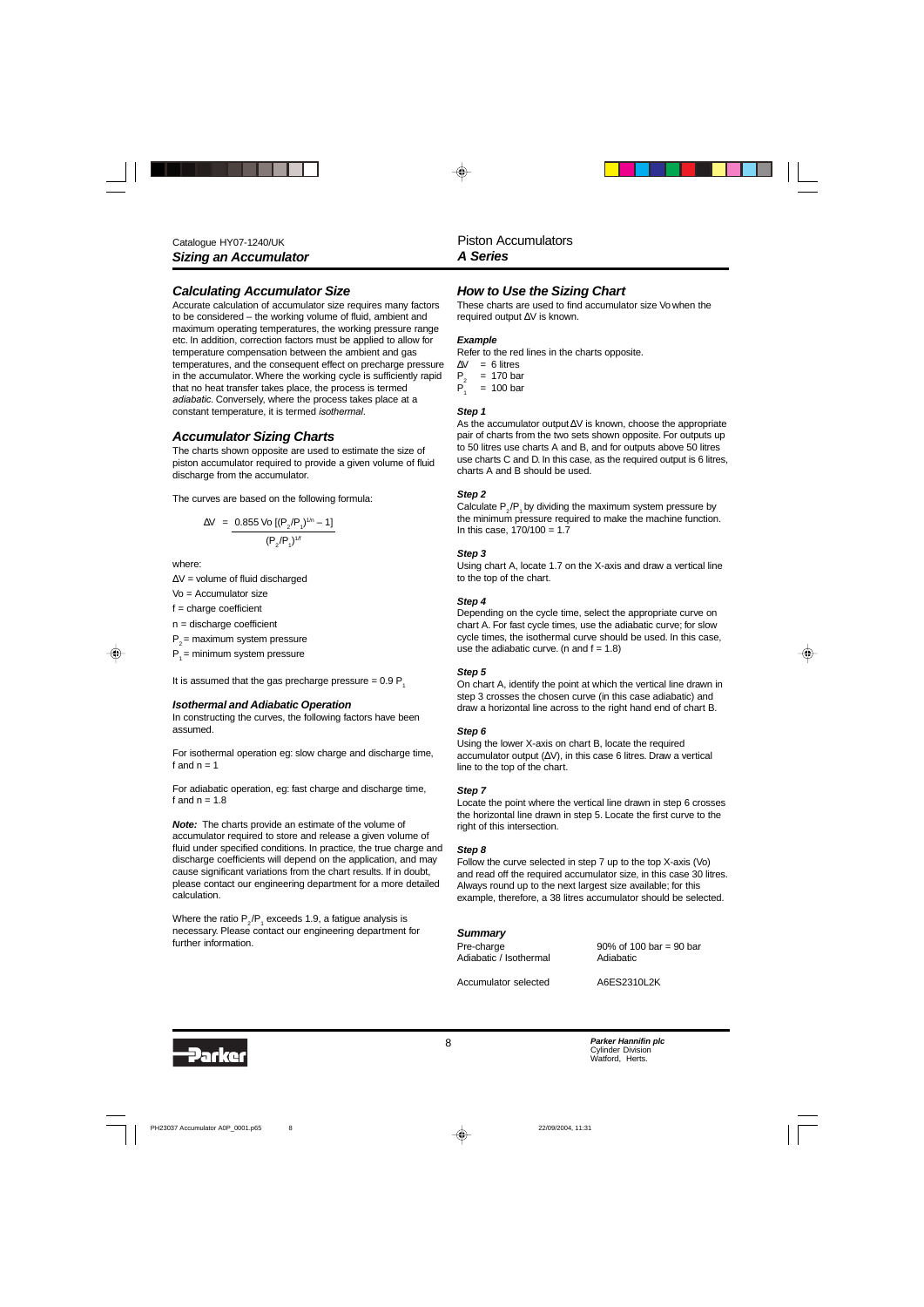$\circ$ 

Watford, Herts. Cylinder Division *Parker Hannifin plc*

**Parker Hannifin plc**<br>Cylinder Division<br>Watford, Herts.









*A Series* **Piston Accumulators** Piston Accumulators

Catalogue HY07-1240/UK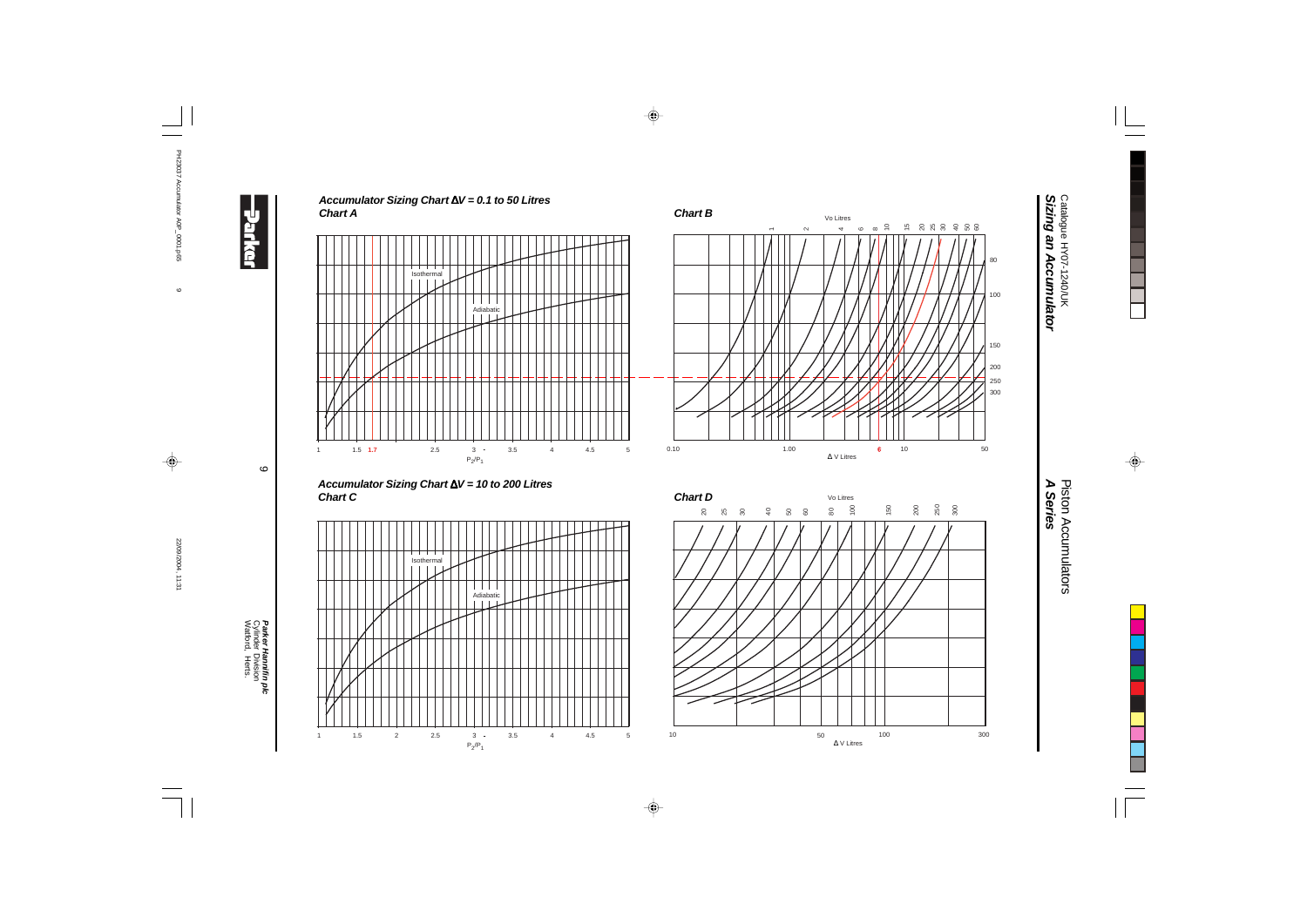F  $Min$  Max

### *'U' Bolts for Piston Accumulators*





*Note:* 'U' bolts should be mounted within the distances shown from the end of the accumulator, to avoid deformation of the shell.

| A2             | PE1093-4  | $M6 \times 1$          | 62  | 68  | 70  | 45 | 10 | 25 |
|----------------|-----------|------------------------|-----|-----|-----|----|----|----|
| A <sub>3</sub> | PE1093-1  | M8 x 1.25              | 96  | 104 | 92  | 60 | 10 | 25 |
| A4             | PE1093-2  | M <sub>12</sub> x 1.75 | 128 | 140 | 114 | 76 | 10 | 30 |
| A <sub>5</sub> | PE1093-12 | M <sub>12</sub> x 1.75 | 158 | 170 | 140 | 76 | 15 | 40 |
| A6             | PE1093-3  | $M16 \times 2$         | 180 | 196 | 155 | 95 | 20 | 45 |
| A8             | PE1093-13 | $M16 \times 2$         | 234 | 250 | 200 | 95 | 20 | 50 |
|                |           |                        |     |     |     |    |    |    |

A | B | C | D | E

### *Charging and Gauging*

Part No.

Model

The charging and gauging assemblies listed in the table are suitable for use with both the standard cored-type gas valve and the optional poppet type. Each kit contains a UCA assembly incorporating a gas valve, bleed valve and gas chuck, and a 3m long charging hose with standard nitrogen bottle fittings. The kit includes 25 bar and 250 bar pressure gauges, to permit easy monitoring of the gas precharge. Full details for use of the charging and gauging kit are given in Bulletin HY07-1244-T.

| Territory | Part No.                     |               |
|-----------|------------------------------|---------------|
| UK        | 5/8 BSP (male)               | <b>UCA 02</b> |
| France    | W 21.7 x 1/14" (female)      | <b>UCA 04</b> |
| Germany   | W 24.32 x 1/14" (female)     | <b>UCA 01</b> |
| Italy     | W 21.7 x 1/14" (male)        | <b>UCA 05</b> |
| US        | $0.960 \times 1/14$ " (male) | <b>UCA 03</b> |



All dimensions are in millimetres unless otherwise stated.

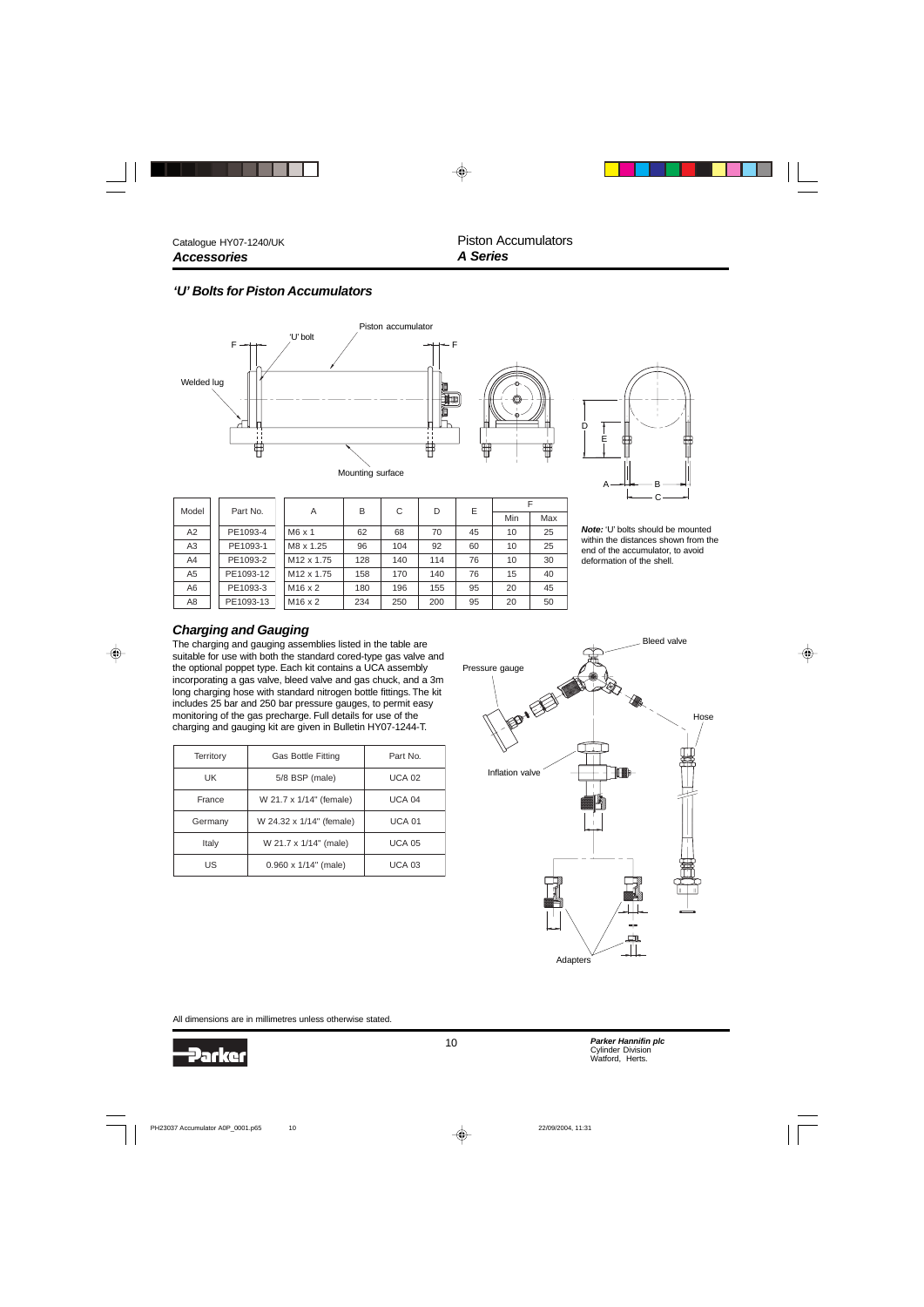